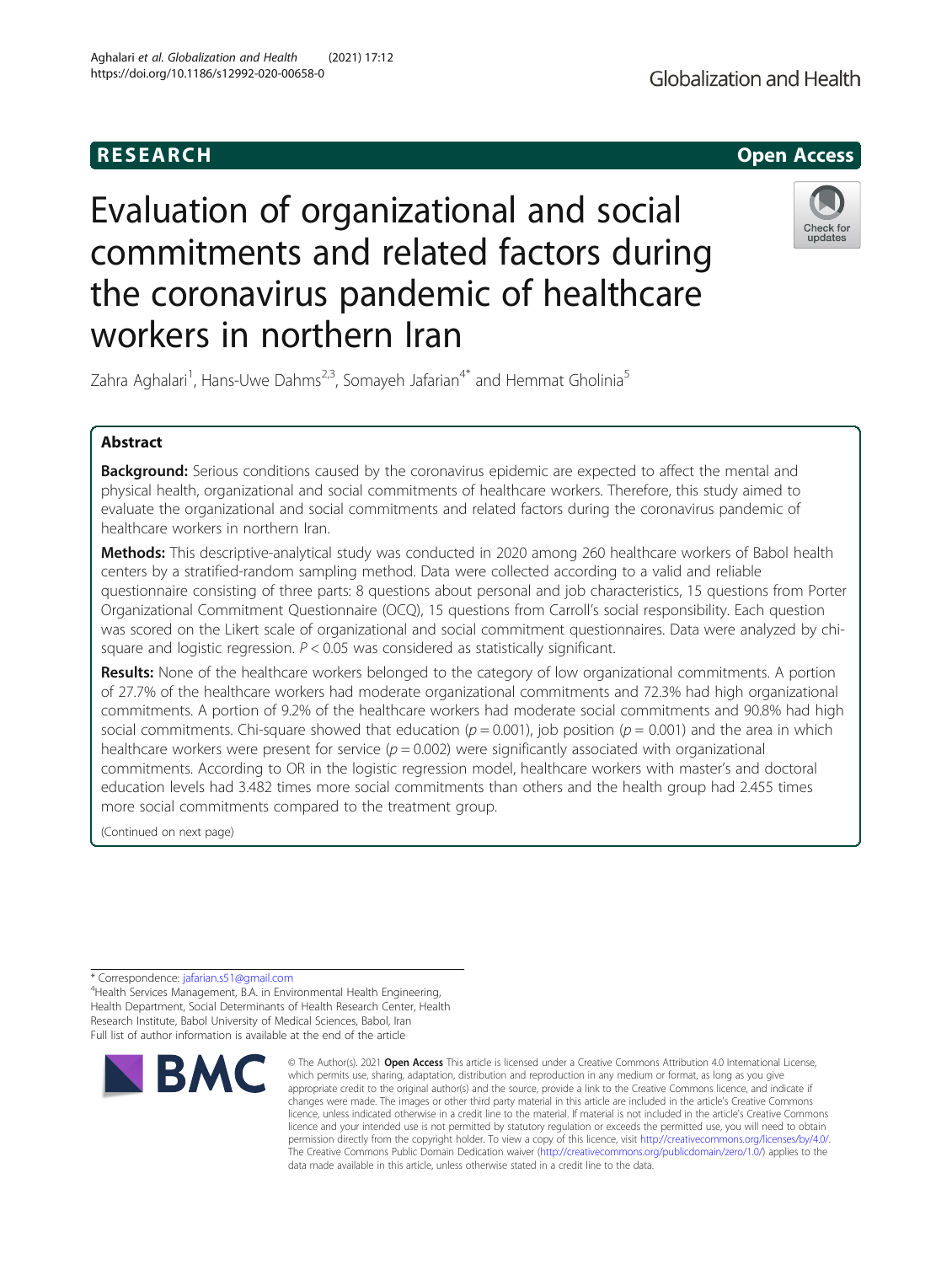# (Continued from previous page)

Conclusion: The results of this study showed that at the time of the coronavirus outbreak, the healthcare workers in Babol had very positive and high organizational and social commitments. As the world struggles with the coronavirus pandemic, employee and organizational productivity may decline due to the fear and anxiety of healthcare workers in various organizations. It is expected that managers of health-related organizations, social, economic, and cultural organizations use the results of this study to identify factors affecting the organizational and social commitments of employees and strengthen them.

Keywords: Coronavirus, Organizational commitments, Social commitments, Healthcare workers

# Background

Coronaviruses are a large family of viruses that may cause respiratory infections such as colds and more severe illnesses such as the Middle East Respiratory Syndrome (MERS) [[1,](#page-7-0) [2](#page-7-0)]. The outbreak of coronavirus started in December 2019 in Wuhan, China and subsequently spread from there to other countries. Many regions of the world, including Africa, the Americas, the Eastern Mediterranean, Europe, Southeast Asia, and the Western Pacific, became involved in the fight against COVID-19 [[3\]](#page-7-0). Coronavirus also spread in Iran and quickly affected various economic, social, cultural, and health activities overthere. In the coronavirus pandemic in Iran, part of the screening, identification, and treatment of patients was the responsibility of healthcare workers and they were providing services around the clock to control the disease. Bad conditions caused by the coronavirus epidemic are expected to affect the mental and physical health, as well as the organizational and social commitments of healthcare workers [\[4](#page-7-0), [5](#page-7-0)].

Organizational commitment is considered as an emotional and psychological dependence on the organization, according to which a person who is strongly committed and engages in it and enjoys membership in the organization [\[6\]](#page-7-0). Organizational commitment leads to loyalty to the organization and greater knowledge of it [\[7](#page-7-0)]. According to Cohen, organizational commitment increases performance effectiveness, productivity, and reduces the tendency to leave service and commitment at the individual and organizational levels. Committed people use all their power to advance their goals and the goals of the organization and do not limit themselves to do things within the framework of existing laws and structures. Existence of non-committed staff causes a quantitative and qualitative decline in the performance of the organization and leads to a lack of motivation to provide services [\[8](#page-8-0), [9](#page-8-0)]. During the coronavirus pandemic, a number of healthcare workers refused to provide services and attendance at their workplaces, including hospitals and health centers, and forgot about their organizational commitments.

Social commitments or social responsibilities are among the most important elements of organizations [[10\]](#page-8-0). Observance of social commitments by employees promotes organizational performance and commitment and increases client satisfaction [[11\]](#page-8-0). Social commitments are defined as a set of activities that the owners of capital and economic enterprises perform as an effective and beneficial factor in society  $[12]$  $[12]$ .

The health sector in the community strives to provide modern health and treatment services to the community and to accept its social responsibility [[13\]](#page-8-0). The main question is what percentage of healthcare workers adhere to social commitments and do not refuse to provide services in the event of epidemics and pandemics. Healthcare workers should feel responsible to their clients and patients in the event of natural disasters, pandemics and epidemics, and adhere to their organizational and social commitments. Several studies have been conducted on organizational and social commitments in clinical occupations such as physicians and nurses [\[14](#page-8-0), [15](#page-8-0)], but no research has been done on organizational and social commitments during a particular disease pandemic, such as the coronavirus, among healthcare workers. Therefore, this study aimed to evaluate the organizational and social commitments and related factors during the coronavirus pandemic of healthcare workers in northern Iran.

# **Methods**

This is a descriptive-analytical study that was conducted in 2020 among healthcare workers in Babol. Healthcare workers included: physicians, midwives, experts from public health, environmental and occupational health, as well as laboratory technicians, receptionists and behvarz (Iranian rural health workers), who were divided into two groups, treatment groups including: physicians, midwives and laboratory technicians, and others in the health group.

In this study, the sample size was estimated by examining internal and external studies and Cochran's formula, taking into account the 95% confidence interval, 50% prevalence estimate, 0.05 error rate, and a population size of 800 people, and 260 healthcare workers. Samples were selected by the stratified-random method.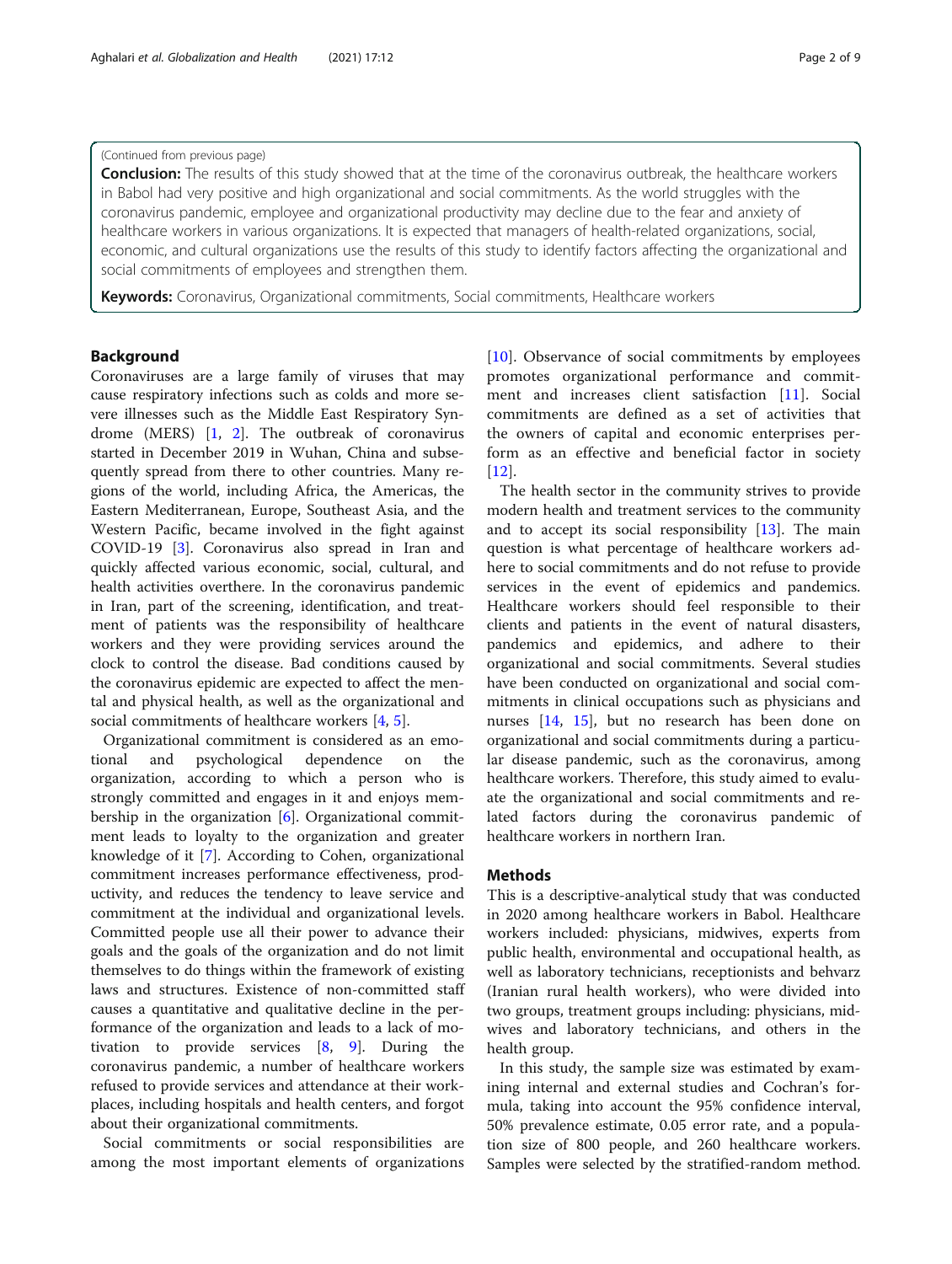Healthcare workers were selected for this study due to their willingness to answer the questionnaire, had 1 year of work experience, and were present in the workplace during the coronavirus pandemic.

The data collection tools were a questionnaire consisting of three parts:

- 1. 8 questions about personal and occupational characteristics and 4 questions about a person's condition during a coronavirus epidemic.
- 2. 15 questions were reported from Porter Organizational Commitment Questionnaire (OCQ): Validity of this questionnaire in different studies [\[16](#page-8-0), [17\]](#page-8-0) for the general organizational commitment, emotional commitment, continuous commitment and excitement commitment respectively 0.88, 0.77, 0.61 and 0.79 and its reliability through Cronbach's alpha 0.91. This questionnaire was evaluated with a 7-point Likert scale (strongly disagree, disagree, slightly disagree, neither agree nor disagree, slightly agree, agree, strongly agree). The minimum score of this questionnaire was 15 and the maximum score was 105. Whose mean score was 35 were in the group of low organizational commitments, 36 to 70 were in the group of medium organizational commitments and 71 to 105 were in the group of high organizational commitments.
- 3. 15 questions from Carroll's social responsibility (CSR): The original Carroll's social responsibility (1991) has 35 questions. However, in this study only 15 questions were used that were compatible with the coronavirus pandemic conditions. In this questionnaire, questions related to the environment and organizational regulations were removed [[10](#page-8-0), [18\]](#page-8-0). The content validity of this questionnaire was confirmed and its reliability was 0.95 [[19](#page-8-0)]. This questionnaire was evaluated with a five-point Likert scale (very low = 1, low = 2, medium = 3, high = 4, very high = 5). The minimum score of this questionnaire was 15 and the maximum score was 75. Whose mean score was 25 were in the low social commitment group, 26 to 50 were in the moderate social commitment group, and 51 to 75 were in the good social commitment group.

To observe ethical considerations, the purpose of the study was explained to all of the healthcare workers and their consent was obtained prior to administering the questionnaires. It was ensured that the questionnaires would be used in general and without mentioning the name.

Questionnaires were completed self-reportedly by the staff of the centers. Data were analyzed by chi-square and logistic regression using SPSS 22.

# Results

The mean age of 260 participants in this study was  $40.35 \pm 8.55$  years, the minimum and maximum ages were 22 and 60 years, respectively. Most of the healthcare workers were women (64.6%) and 52.3% had an academic degree and were either bachelor, master and doctor. 57.3% were in the health group and 42.7% were in the treatment group. The mean work experience of the healthcare workers were  $15.09 \pm 8.53$  years. A percentage of 71.2% of healthcare workers were working in rural areas and 28.8% in urban areas. 16.5% of healthcare workers became infected with Coronavirus during their service. 36.9% of healthcare workers were not satisfied with their presence at work during the outbreak of coronavirus.

The mean scores of the organizational commitment questionnaire of the healthcare workers were  $77.80 \pm$ 11.66, the lowest and highest scores were 45 and 99, respectively. None of the healthcare workers fall in the category of low organizational commitments. A number of 27 healthcare workers (27.7%) had medium organizational commitments and 188 of healthcare workers (72.3%) had high organizational commitments. The mean of the highest scores in the organizational commitment questionnaire was related to question 4 regarding satisfaction with continuing to work in the health organization  $(6.24 \pm 1.27)$ , question 6 regarding honor to be present in the health organization  $(6.20 \pm$ 1.25) (Table [1\)](#page-3-0).

Chi-square indicated that education was significantly related to organizational commitments ( $p = 0.001$ ), so that healthcare workers with diploma and bachelor had higher organizational commitments. Job position was significantly related to organizational commitments ( $p = 0.001$ ) so that health group had more organizational commitments. Healthcare workers serving in rural areas had higher organizational commitments ( $p = 0.002$ ) (Table [2\)](#page-4-0).

The mean scores of the social commitment questionnaire of healthcare workers were  $61.12 \pm 8.03$ , the lowest and highest scores were 35 and 75, respectively. None of the healthcare workers fell into the category of low social commitments. 24 healthcare workers (9.2%) were in the medium social commitment group and 236 healthcare workers (90.8%) were in the high social commitment group. The mean of the highest scores in the social commitment questionnaire related to question 2 regarding the right of people to have adequate health care services  $(4.68 \pm 0.63)$ , question 12 regarding happiness in solving people's problems during the coronavirus (altruism)  $(4.78 \pm 0.78)$  (Table [3](#page-5-0)).

Chi-square showed that at the time of the outbreak of the coronavirus pandemic, I did not have a significant relationship between age, sex, education, and work experience with social commitments (Table [4](#page-6-0)).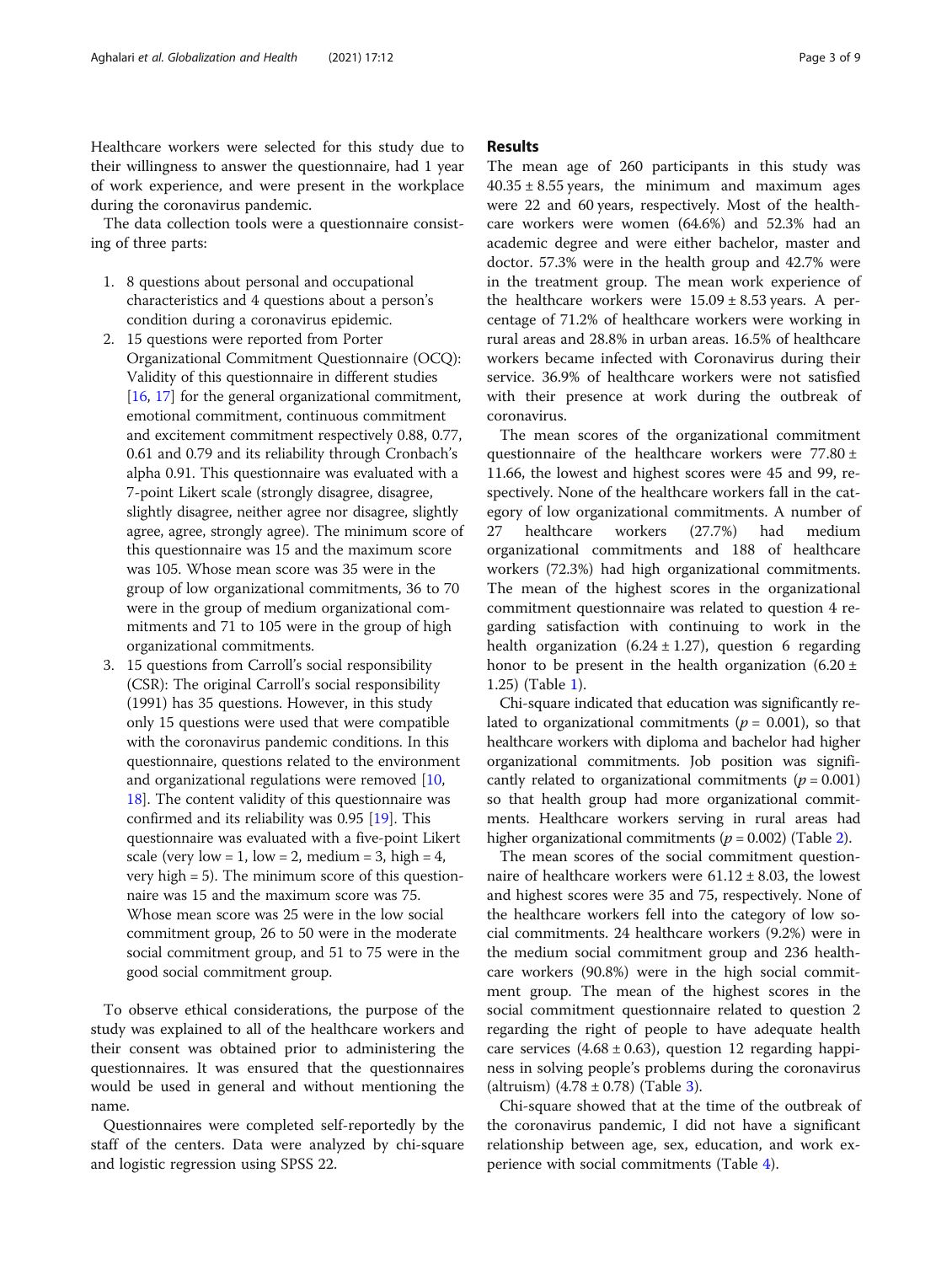# <span id="page-3-0"></span>**Table 1** Frequency of responses to organizational commitments of healthcare workers in Babol-2020

| Questions based on the condition of individuals<br>during the coronavirus pandemic                                                           | Response<br>Number (percentage) |                   |           |                                         |                   |              |                         | Mean $\pm$<br><b>SD</b>     |
|----------------------------------------------------------------------------------------------------------------------------------------------|---------------------------------|-------------------|-----------|-----------------------------------------|-------------------|--------------|-------------------------|-----------------------------|
|                                                                                                                                              | Strongly<br>disagree            | Disagree Slightly | disagree  | <b>Neither</b><br>agree nor<br>disagree | Slightly<br>agree |              | Agree Strongly<br>agree |                             |
| 1. During the coronavirus pandemic, I wanted to work<br>much harder for this organization than I usually expected.                           | 8(3.1)                          | 7(2.7)            | 10(3.8)   | 21(8.1)                                 | 34 (13.1) 63      | (24.2)       | 117(45)                 | $5.78 \pm 1.55$             |
| 2. During the coronavirus pandemic, I used to<br>recommend my workplace organization to my friends as<br>the best organization.              | 10(3.8)                         | 8(3.1)            | 10(3.8)   | 38 (14.6)                               | 38 (14.6)         | 64<br>(24.6) | 92 (35.4)               | $5.48 \pm 1.62$             |
| 3. During the coronavirus pandemic, I felt very loyal to<br>my workplace organization.                                                       | 21(8.1)                         | 13(5)             | 4(1.5)    | 14(5.4)                                 | 13(5)             | 30<br>(11.5) |                         | $165(63.5)$ $5.82 \pm 1.96$ |
| 4. During the coronavirus pandemic, to continue<br>working for this organization, I accepted any kind of task.                               | 3(1.2)                          | 4(1.5)            | 6(2.3)    | 16(6.2)                                 | 18 (6.9)          | 51<br>(19.6) |                         | 162 (62.3) $6.24 \pm 1.27$  |
| 5. During the coronavirus pandemic, I thought my values<br>and the values of the organization were very similar.                             | 13(5)                           | 9(3.5)            | 8(3.1)    | 35 (13.5)                               | 31 (11.9)         | 60<br>(23.1) | 104(40)                 | $5.53 \pm 1.71$             |
| 6. During the coronavirus pandemic, I was proud to tell<br>others that I was a member of this organization.                                  | 4(1.5)                          | 1(0.4)            | 3(1.2)    | 23 (8.8)                                | 26 (10)           | 45<br>(17.3) | 158 (60.8)              | $6.20 \pm 1.25$             |
| 7. During the coronavirus pandemic, I thought I could<br>not work as well in another organization.                                           | 85 (32.7)                       | 63 (24.2)         | 25(9.6)   | 55 (21.2)                               | 12(4.6)           | 11<br>(4.2)  | 9(3.5)                  | $2.67 \pm 1.66$             |
| 8. During the coronavirus pandemic, I thought my career<br>success came from this organization.                                              | 13(5)                           | 10(3.8)           | 22(8.5)   | 52 (20)                                 | 35 (13.5)         | 63<br>(24.2) | 65(25)                  | $5.05 \pm 1.71$             |
| 9. During the coronavirus pandemic, I thought leaving<br>this organization would make very little change in my<br>current situation.         | 51 (19.6)                       | 30 (11.5)         | 18(6.9)   | 88 (33.8)                               | 27 (10.4)         | 20<br>(7.7)  | 26(10)                  | $3.66 \pm 1.87$             |
| 10. During the coronavirus pandemic, I was happy to<br>choose this organization to work from among other<br>organizations.                   | 10(3.8)                         | 7(2.7)            | 13(5)     | 40 (15.4)                               | 35 (13.5)         | 69<br>(26.5) | 86 (33.1)               | $5.43 \pm 1.61$             |
| 11. During the coronavirus pandemic, I thought staying<br>in this organization would have many benefits for me.                              | 17(6.5)                         | 24 (9.2)          | 20(7.7)   | 44 (16.9)                               | 25 (9.6)          | 39<br>(15)   | 91 (35)                 | $4.98 \pm 1.97$             |
| 12. During the coronavirus pandemic, I often agreed<br>with the organization's rules on staff affairs.                                       | 24 (9.2)                        | 29 (11.2)         | 30 (11.5) | 58 (22.3)                               | 27 (10.4)         | 32<br>(12.3) | 60(23.1)                | $4.42 \pm 1.97$             |
| 13. During the coronavirus pandemic, I was sensitive to<br>the fate of this organization.                                                    | 10(3.8)                         | 2(0.8)            | 8(3.1)    | 40 (15.4)                               | 31 (11.9)         | 60<br>(23.1) |                         | 109 (49.1) $5.67 \pm 1.55$  |
| 14. During the coronavirus pandemic, I was sensitive<br>about working in this organization.                                                  | 28 (10.8)                       | 12(4.6)           | 23 (8.8)  | 43 (16.5)                               | 26 (10)           | 34<br>(13.1) | 94 (36.2)               | $4.94 \pm 2.06$             |
| 15. During the coronavirus pandemic, I came to the<br>conclusion that the decision to work for this organization<br>was constructive for me. | 8(3.1)                          | 8(3.1)            | 15(5.8)   | 27 (10.4)                               | 19(7.3)           | 29<br>(11.2) |                         | $154(59.2)$ 5.86 ± 1.68     |

Multivariate logistic regression analysis revealed that education and occupation were independent predictors of organizational commitments. Healthcare workers with above diploma  $(OR = 0.320, 95\% \text{ CI:} 0.117-0.873, P =$ 0.026), master and PhD (OR = 0.280, 95% CI: 0.107– 0.735,  $P = 0.010$ ) and in the health group (OR = 2.919, 95% CI: 1.450–5.878,  $P = 0.003$ ) have higher organizational commitments. According to OR in the logistic regression, women had 1.247 times more organizational commitments than men, and the health group had 2.919 times more organizational commitments compared to the treatment group (Table [5](#page-6-0)).

According to OR in the logistic regression model, healthcare workers with master's and doctoral education levels had 3.482 times more social commitments than other and the health group had 2.455 times more social commitments compared to the treatment group (Table [6\)](#page-7-0).

# **Discussion**

None of the healthcare workers was belonging to the category of low organizational commitments. A portion of 27.7% of healthcare workers had medium organizational commitments and 72.3% had high organizational commitments. The results of this section show that at the time of the coronavirus outbreak, the healthcare workers of health centers in Babol had positive organizational commitments. A study by Iravan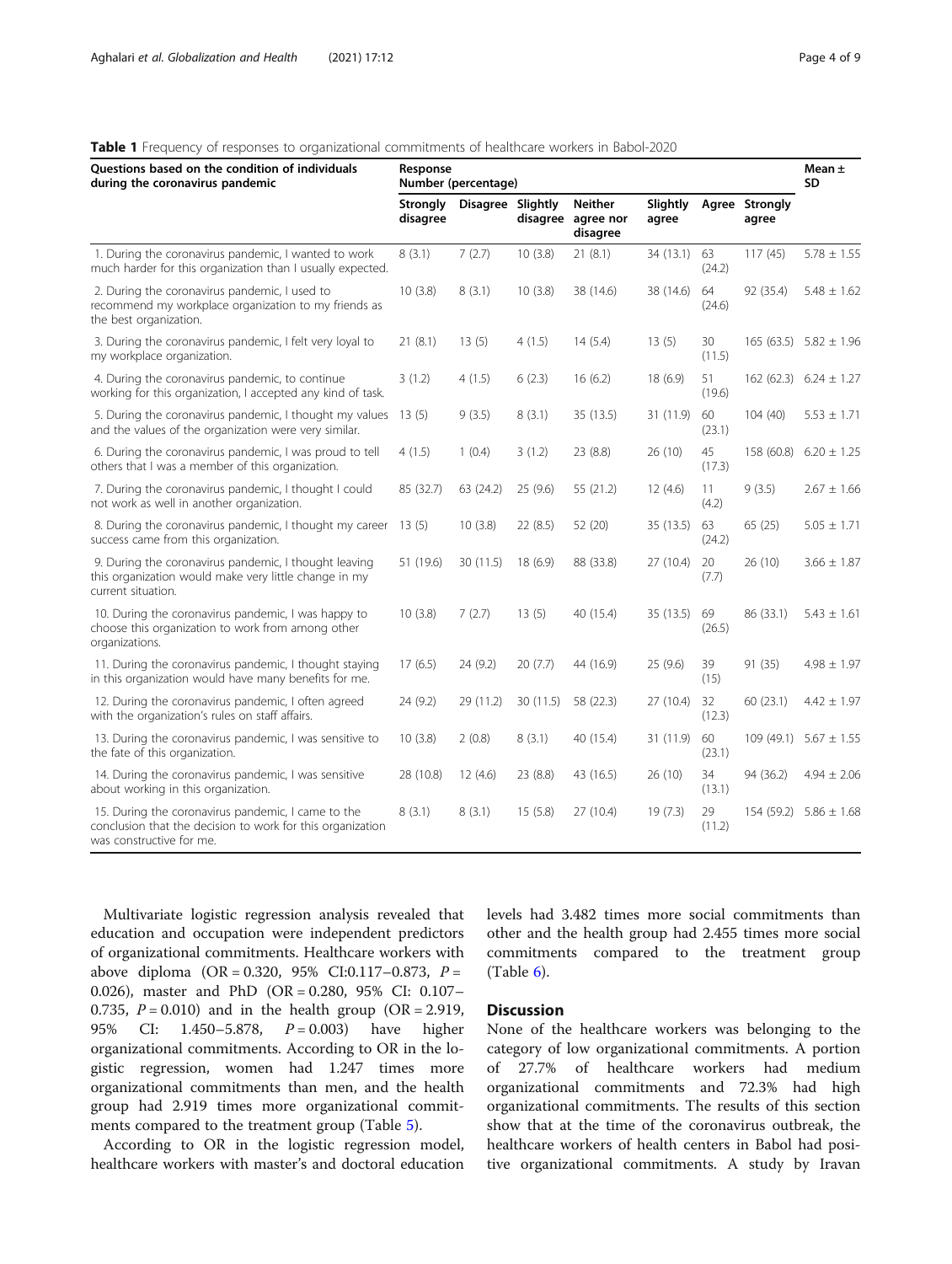| <b>Variables</b>              | Levels             | Medium organizational<br>commitments<br>Number (percentage) | High organizational<br>commitments<br>Number (percentage) | $x^2$  | P-<br>value |
|-------------------------------|--------------------|-------------------------------------------------------------|-----------------------------------------------------------|--------|-------------|
| Sex                           | Female             | 52(31)                                                      | 116 (69)                                                  | 2.520  | 0.112       |
|                               | Male               | 20(21.7)                                                    | 72 (78.3)                                                 |        |             |
| Education                     | Diploma            | 16 (16.8)                                                   | 79 (83.2)                                                 | 19.745 | 0.001       |
|                               | Above diploma      | 11(37.9)                                                    | 18(62.1)                                                  |        |             |
|                               | Bachelor           | 24 (25)                                                     | 72 (75)                                                   |        |             |
|                               | Masters and<br>PhD | 21 (52.5)                                                   | 19 (47.5)                                                 |        |             |
| Age                           | $20 - 30$          | 9(22.5)                                                     | 31 (77.5)                                                 | 0.781  | 0.677       |
|                               | $31 - 50$          | 55 (29.1)                                                   | 134 (70.9)                                                |        |             |
|                               | Over 51            | 8(25.8)                                                     | 23 (74.2)                                                 |        |             |
| Work experience               | $1 - 10$           | 34 (35.1)                                                   | 63 (64.9)                                                 | 4.480  | 0.110       |
|                               | $11 - 20$          | 18(21.7)                                                    | 65 (78.3)                                                 |        |             |
|                               | Over 21            | 20(25)                                                      | 60 (75)                                                   |        |             |
| Groups                        | Health group       | 25 (16.8)                                                   | 124 (83.2)                                                | 20.761 | 0.001       |
|                               | Treatment<br>group | 47 (42.3)                                                   | 64 (57.7)                                                 |        |             |
| Coronavirus infection during  | Yes                | 13 (30.2)                                                   | 30 (69.8)                                                 | 0.166  | 0.684       |
| service                       | <b>No</b>          | 59 (27.2)                                                   | 158 (72.8)                                                |        |             |
| Service location              | Urban              | 31(41.3)                                                    | 44 (58.7)                                                 | 9.795  | 0.002       |
|                               | rural              | 41 (22.2)                                                   | 144 (77.8)                                                |        |             |
| Family consent to attend work | Yes                | 37 (22.6)                                                   | 127 (77.4)                                                | 5.841  | 0.016       |
|                               | No                 | 35 (36.5)                                                   | 61(63.5)                                                  |        |             |

<span id="page-4-0"></span>

| <b>Table 2</b> Relationship between different variables and organizational commitments of healthcare workers in Babol-2020 |  |  |
|----------------------------------------------------------------------------------------------------------------------------|--|--|
|----------------------------------------------------------------------------------------------------------------------------|--|--|

Masoodi et al. (2012) showed that the mean score of organizational commitments of healthcare workers were high and positive [[20](#page-8-0)]. In a study by Khodadadei et al. (2018) showed that the organizational commitment was moderate in nurses [\[21](#page-8-0)]. A study by Hadizadeh Talasaz et al. (2014) showed that the mean score of organizational commitment in midwives working in health centers was  $76.40 \pm 10.06$  and in midwives working in maternity hospitals was  $75.61 \pm 11.09$ . In a study by Hadizadeh Talasaz et al. (2014), organizational commitment was low and very low and a small number had high organizational commitment [\[22\]](#page-8-0). A study by Siew et al. (2011) showed that 51% of nurses had high organizational commitment, 44% had moderate organizational commitment and 1% had low organizational commitment [\[23\]](#page-8-0). Since in this study, the healthcare workers had high and positive organizational commitments, it shows that they are very loyal and committed to their job to the organization. The authors of this article argue that religion may be one of the reasons for the high organizational commitments of health workers in Babol. The people of Iran are Muslims and have the religion of Islam. The religion of Islam emphasizes that if a person has made a commitment to another

person such as the employer and the work environment, he or she should adhere to it and should not do less. Therefore, by strengthening Islamic knowledge in healthcare workers, we can see higher organizational commitments in them.

The mean of the highest scores in the organizational commitment questionnaire was related to satisfaction with the work in the health organization and related to feel honored to work for the health organization. The results of this section are expected to be useful for health managers because they should know whether the healthcare workers are proud of their job and duty that is in order to maintain the health of the people of the community. Therefore, managers must provide favorable conditions for healthcare workers to adapt to the work environment and solve their problems, because the satisfaction of them in health centers has a positive effect on the productivity and efficiency of the organization.

Chi-square showed that job position was significantly related to organizational commitments ( $p = 0.001$ ) so that health groups had more organizational commitments. Healthcare workers serving in rural areas had higher organizational commitments ( $p = 0.002$ ). In this study, health group had higher organizational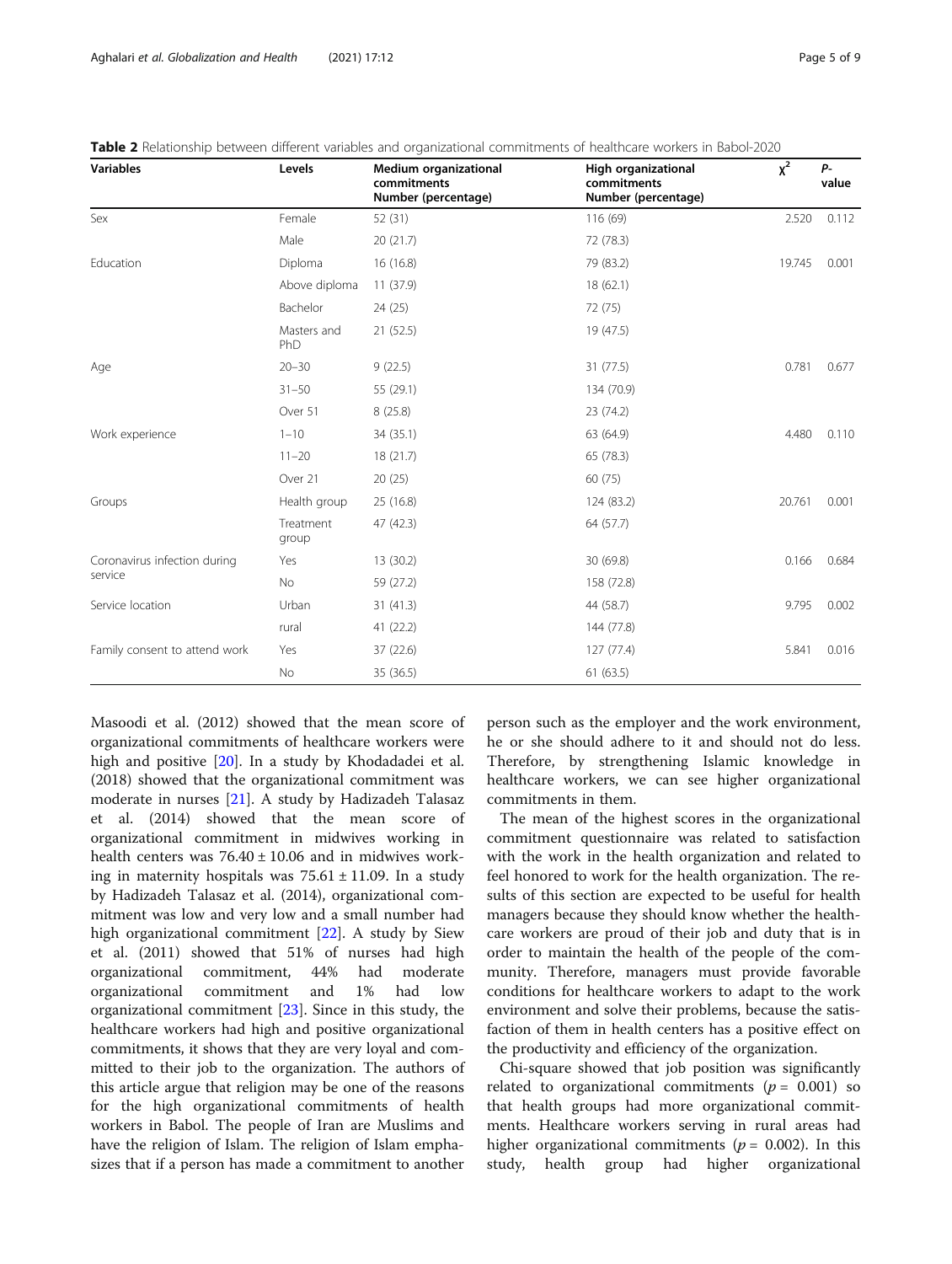# <span id="page-5-0"></span>Table 3 Frequency of responses to social commitment of healthcare workers in Babol-2020

| Questions based on the condition of individuals during the<br>coronavirus pandemic                                                                                  |                             | Response<br>Number (percentage) |                                              |              |           |                            |
|---------------------------------------------------------------------------------------------------------------------------------------------------------------------|-----------------------------|---------------------------------|----------------------------------------------|--------------|-----------|----------------------------|
|                                                                                                                                                                     | <b>Strongly</b><br>disagree | <b>Disagree</b>                 | Neither agree Agree Strongly<br>nor disagree |              | agree     |                            |
| 1. During the coronavirus pandemic, customer satisfaction was very<br>important to me.                                                                              | 5(1.9)                      | 1(0.4)                          | 10(3.8)                                      | 68<br>(26.2) |           | 176 (67.2) $4.57 \pm 0.76$ |
| 2. During the coronavirus pandemic, I was very much in favor of the phrase, 2 (0.8)<br>"People have the right to receive adequate health care."                     |                             | 2(0.8)                          | 6(2.3)                                       | 56<br>(21.5) |           | $194(74.6)$ 4.68 ± 0.63    |
| 3. During the coronavirus pandemic, I involved myself in people's problems. 8 (3.1)                                                                                 |                             | 6(2.3)                          | 7(2.7)                                       | 62<br>(23.8) |           | 177 (68.1) $4.51 \pm 0.90$ |
| 4. During the coronavirus pandemic, I did not pay much attention to the<br>profitability of the organization.                                                       | 32 (12.3)                   | 26(10)                          | 41 (15.8)                                    | 45<br>(17.3) |           | 116 (44.6) $3.71 \pm 1.42$ |
| 5. During the coronavirus pandemic, monetary or non-monetary rewards<br>did not matter to me.                                                                       | 37 (14.2)                   | 66 (25.4)                       | 43 (16.5)                                    | 53<br>(20.4) | 61(23.5)  | $3.13 \pm 1.39$            |
| 6. During the coronavirus pandemic, I was doing my job.                                                                                                             | 20(7.7)                     | 36 (13.8)                       | 30 (11.5)                                    | 61<br>(23.5) |           | 113 (43.5) $3.81 \pm 1.32$ |
| 7. During the coronavirus pandemic, in my opinion, paying attention to the<br>interests of the healthcare staff was not the main goal of the Ministry of<br>Health. | 42 (16.2)                   | 36 (13.8)                       | 57 (21.9)                                    | 53<br>(20.4) | 72(27.7)  | $3.29 \pm 1.41$            |
| 8. During the coronavirus, Client satisfaction was important to me.                                                                                                 | 7(2.7)                      | 6(2.3)                          | 7(2.7)                                       | 74<br>(28.5) |           | 166 (63.8) $4.48 \pm 0.87$ |
| 9. During the coronavirus pandemic, I thought people were more important 15 (5.8)<br>to me if I had to choose between the organization and the people.              |                             | 10(3.8)                         | 63 (24.2)                                    | 73<br>(28.1) | 99 (38.1) | $3.88 \pm 1.13$            |
| 10. During the coronavirus pandemic, I was thinking of others.                                                                                                      | 5(1.9)                      | 8(3.1)                          | 14(5.4)                                      | 55<br>(21.2) |           | 178 (68.5) $4.51 \pm 0.88$ |
| 11. During the coronavirus pandemic, I accepted doing good to others.                                                                                               | 10(3.8)                     | 11(4.2)                         | 26 (10)                                      | 51<br>(19.6) |           | $162(62.3)$ 4.32 ± 1.06    |
| 12. During the coronavirus pandemic, I was happy to be able to solve<br>people's problems.                                                                          | 4(1.5)                      | 6(2.3)                          | 8(3.1)                                       | 45<br>(17.3) |           | 197 (75.8) $4.63 \pm 0.78$ |
| 13. During the coronavirus pandemic, sometimes I did not pretend to<br>advance my goals.                                                                            | 18 (6.9)                    | 29 (11.2)                       | 46 (17.7)                                    | 72<br>(27.7) | 95 (36.5) | $3.75 \pm 1.24$            |
| 14. During the coronavirus pandemic, I believed that "helping one's fellow<br>man is like worshiping God."                                                          | 4(1.5)                      | 6(2.3)                          | 8(3.1)                                       | 57<br>(21.9) |           | 185 (71.2) $4.58 \pm 0.79$ |
| 15. During the coronavirus pandemic, I enjoyed serving clients even without 49 (18.8)<br>rewards                                                                    |                             | 44 (16.9)                       | 37 (14.2)                                    | 68<br>(26.2) | 62 (23.8) | $3.19 \pm 1.45$            |

commitments. This indicates that health group were loyal to the organization because the tasks of health group during the coronavirus pandemic were very difficult, including prevention, follow-up and screening, and they had to identify contaminated sources, equipment and surfaces, potential patients and carriers in very difficult conditions, in cities and villages, on impassable roads and paths.

According to the results of Tables [2](#page-4-0) and [4](#page-6-0), organizational and social commitments were higher in healthcare workers aged 20 to 30 years and lower in the elderly. The authors hypothesize that the reasons for low commitments in elderly workers could be the type of employment because elderly workers are formal employees and younger people are temporary employees. Formal staff have job security and are not easily fired, but temporary employees may be fired for a mistake or complaint. Therefore, young people try to do their job

better with more organizational and social commitments.

In this study, none of the healthcare workers got into the category of low social commitments. A number of 24 healthcare workers (9.2%) were in the medium and 236 healthcare workers (90.8%) were in the high social commitment group. A study by Hassanian et al. (2017) showed that 72.6% of nurses had high social commitment [\[14\]](#page-8-0). In this study, the healthcare workers had high and positive social commitments. Social commitments can improve the performance of individuals and organizations, so strengthening them. This is necessary in all social, economic, cultural, and health-related organizations.

In the present study, he mean of the highest scores in the social commitment questionnaire regarding the right of people to have adequate health care services and regarding happiness in solving people's problems during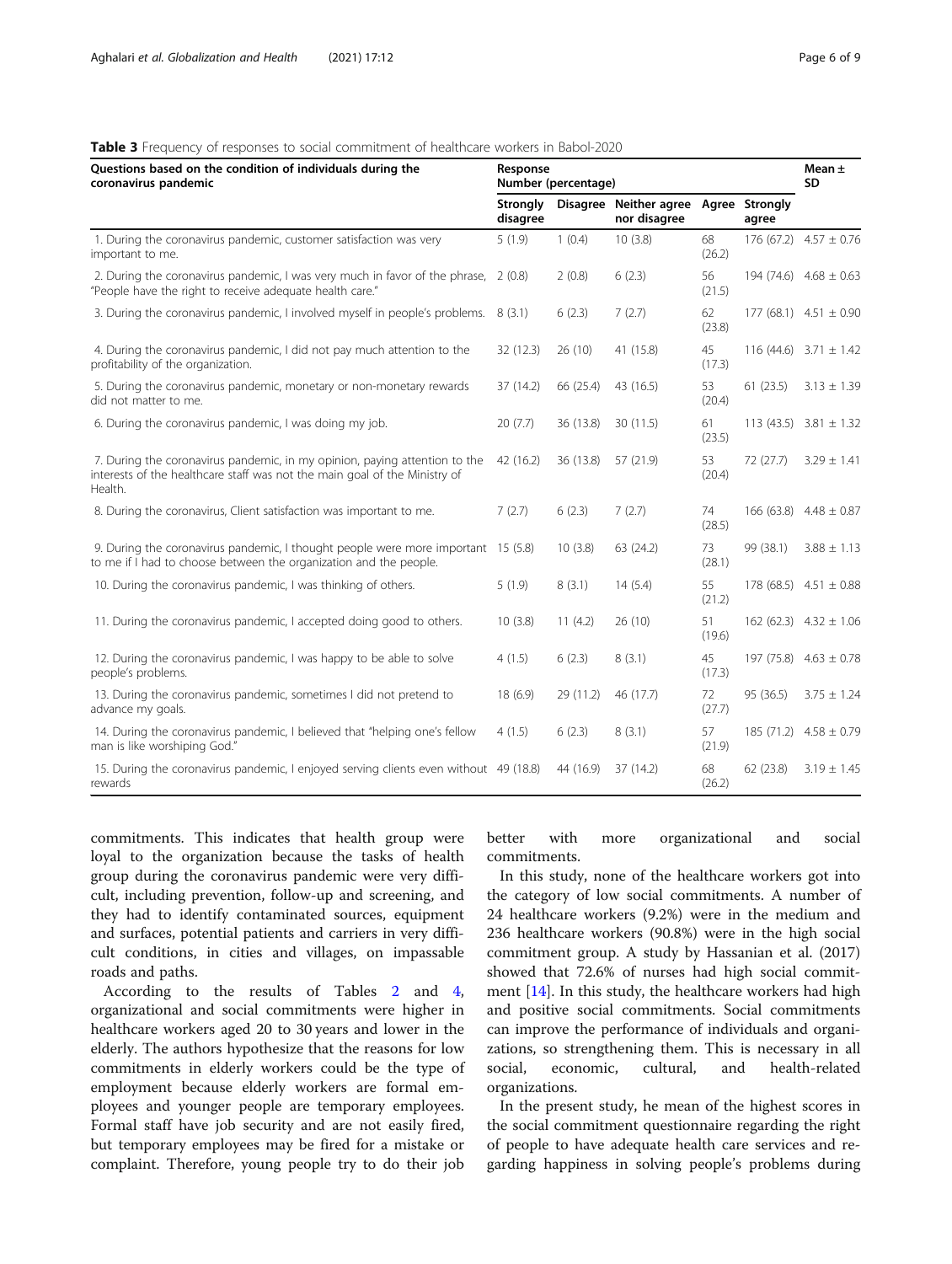| <b>Variables</b>                     | Levels          | <b>Medium social</b><br>commitments Number (percentage) | <b>High social commitments</b><br>Number (percentage) | $x^2$ | P-value |
|--------------------------------------|-----------------|---------------------------------------------------------|-------------------------------------------------------|-------|---------|
| Sex                                  | Female          | 14(8.3)                                                 | 154 (91.7)                                            | 0.456 | 0.499   |
|                                      | Male            | 10 (10.9)                                               | 82 (89.1)                                             |       |         |
| Education                            | Diploma         | 10(10.5)                                                | 85 (89.5)                                             | 1.090 | 0.779   |
|                                      | Above diploma   | 3(10.3)                                                 | 26 (89.7)                                             |       |         |
|                                      | Bachelor        | 9(9.4)                                                  | 87 (90.6)                                             |       |         |
|                                      | Masters and PhD | 2(5)                                                    | 38 (95)                                               |       |         |
| Age                                  | $20 - 30$       | 2(5)                                                    | 38 (95)                                               | 1.373 | 0.503   |
|                                      | $31 - 50$       | 18(9.5)                                                 | 171 (90.5)                                            |       |         |
|                                      | Over 51         | 4(12.9)                                                 | 27(87.1)                                              |       |         |
| Work experience                      | $1 - 10$        | 6(6.2)                                                  | 91 (93.8)                                             | 2.698 | 0.259   |
|                                      | $11 - 20$       | 11(13.3)                                                | 72 (86.7)                                             |       |         |
|                                      | Over 21         | 7(8.8)                                                  | 73 (91.2)                                             |       |         |
| Groups                               | Health group    | 11(7.4)                                                 | 138 (92.6)                                            | 1.423 | 0.233   |
|                                      | Treatment group | 13 (11.7)                                               | 98 (88.3)                                             |       |         |
| Coronavirus infection during service | Yes             | 1(2.3)                                                  | 42 (97.7)                                             | 2.932 | 0.087   |
|                                      | No              | 23 (10.6)                                               | 194 (89.4)                                            |       |         |
| Service location                     | Urban           | 8(10.7)                                                 | 67 (89.3)                                             | 0.259 | 0.611   |
|                                      | rural           | 16(8.6)                                                 | 169 (91.4)                                            |       |         |
| Family consent to attend work        | Yes             | 19 (11.6)                                               | 145 (88.4)                                            | 2.939 | 0.086   |
|                                      | No              | 5(5.2)                                                  | 91 (94.8)                                             |       |         |

<span id="page-6-0"></span>Table 4 Relationship between different variables and social commitments of healthcare workers in Babol-2020

the coronavirus. In a study by Khalili et al. (2017) showed that humanitarian responsibility had a positive and significant relationship with the employees' legal responsibility [\[18](#page-8-0)]. In a study by Asartamar et al. (2019) it was reported that there was the least effect between the components of social commitment, humanitarian responsibility and legal responsibility [[10\]](#page-8-0). A study by Kim Chung et al. (2013) reported that employees' social commitments were directly related to their job morale and motivation, and political and cultural factors were related to the social commitment of organizations [\[24](#page-8-0)].

| <b>Table 5</b> Predictors of organizational commitments of healthcare workers in Babol-2020 |  |  |  |  |
|---------------------------------------------------------------------------------------------|--|--|--|--|
|---------------------------------------------------------------------------------------------|--|--|--|--|

| <b>Variables</b>                 | <b>SE</b><br>β | Wald  | P      | <b>OR</b> | 95% CI |       |       |
|----------------------------------|----------------|-------|--------|-----------|--------|-------|-------|
|                                  |                |       |        |           |        | Lower | Upper |
| Total organizational commitments |                |       |        |           |        |       |       |
| Age_Cat                          |                |       | 0.501  | 0.778     |        |       |       |
| 31-50 years (Ref: 20-30)         | $-0.308$       | 0.463 | 0.444  | 0.505     | 0.735  | 0.296 | 1.821 |
| Over 51 years (Ref: 20-30)       | $-0.124$       | 0.630 | 0.039  | 0.844     | 0.883  | 0.257 | 3.040 |
| Female (Ref:Male)                | 0.221          | 0.353 | 0.392  | 0.531     | 1.247  | 0.625 | 2.489 |
| Education                        |                |       | 11.811 | 0.008     |        |       |       |
| Above diploma (Ref: Diploma)     | $-1.140$       | 0.512 | 4.950  | 0.026     | 0.320  | 0.117 | 0.873 |
| Bachelor (Ref: Diploma)          | $-0.171$       | 0.421 | 0.166  | 0.684     | 0.843  | 0.369 | 1.923 |
| Masters and PhD (Ref: Diploma)   | $-1.273$       | 0.492 | 6.681  | 0.010     | 0.280  | 0.107 | 0.735 |
| Groups (Ref: Treatment group)    | 1.071          | 0.357 | 8.997  | 0.003     | 2.919  | 1.450 | 5.878 |
| Constant                         | 1.334          | 0.584 | 5.221  | 0.022     | 3.798  |       |       |

SE standard error, OR odds ratio, CI confidential interval, Ref reference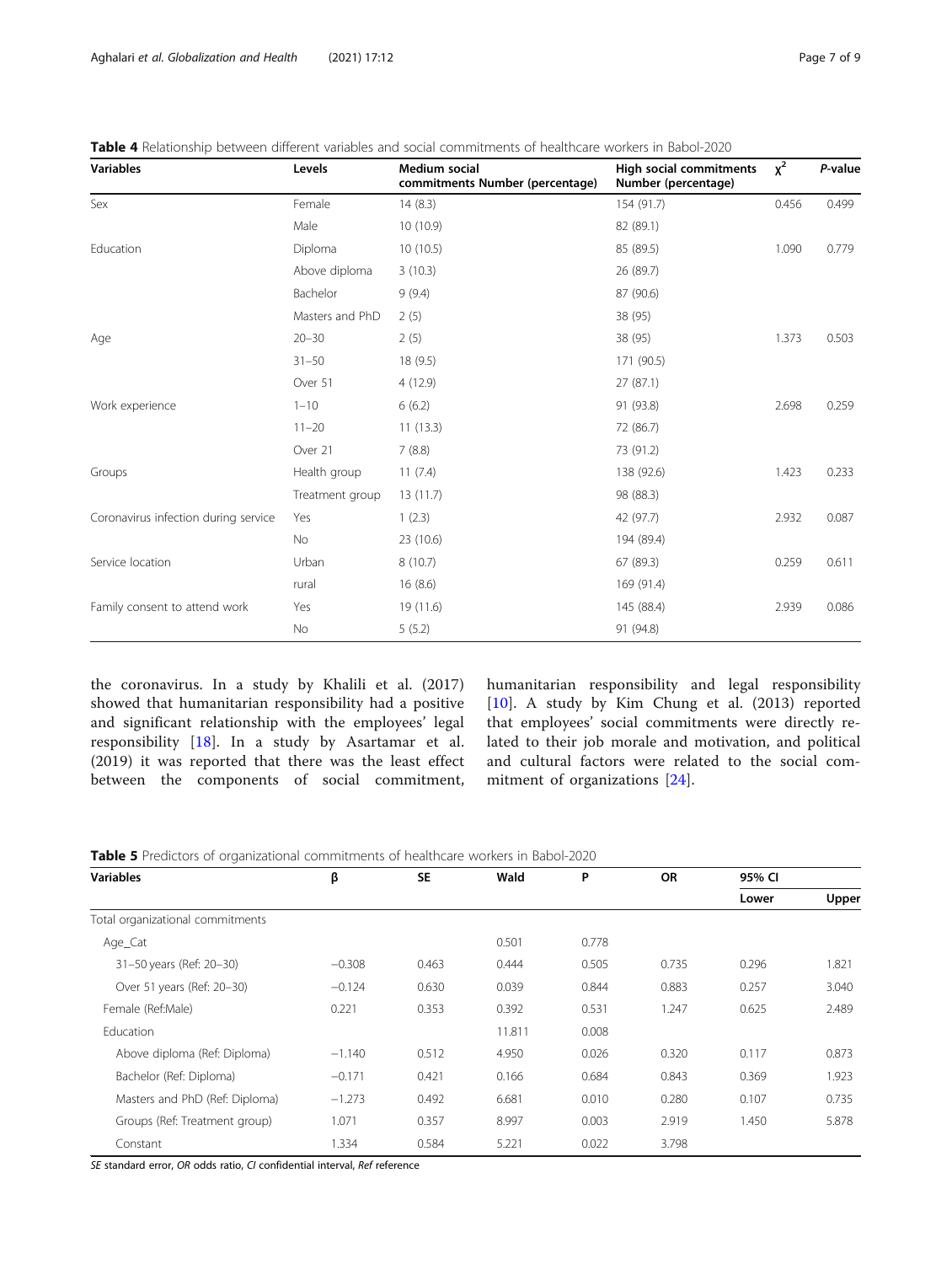| <b>Variables</b>               | β        | <b>SE</b> | Wald   | P     | <b>OR</b> | 95% CI |        |
|--------------------------------|----------|-----------|--------|-------|-----------|--------|--------|
|                                |          |           |        |       |           | Lower  | Upper  |
| Total social commitments       |          |           |        |       |           |        |        |
| Age_Cat                        |          |           | 1.195  | 0.550 |           |        |        |
| 31-50 years (Ref: 20-30)       | $-0.829$ | 0.825     | 1.010  | 0.315 | 0.437     | 0.087  | 2.199  |
| Over 51 years(Ref: 20-30)      | $-0.982$ | 0.954     | 1.060  | 0.303 | 0.375     | 0.058  | 2.429  |
| Female (Ref:Male)              | $-0.735$ | 0.499     | 2.172  | 0.141 | 0.480     | 0.180  | 1.274  |
| Education                      |          |           | 2.076  | 0.557 |           |        |        |
| Above diploma (Ref: Diploma)   | 0.111    | 0.736     | 0.023  | 0.881 | 1.117     | 0.264  | 4.724  |
| Bachelor (Ref: Diploma)        | 0.219    | 0.562     | 0.151  | 0.697 | 1.244     | 0.414  | 3.742  |
| Masters and PhD (Ref: Diploma) | 1.248    | 0.874     | 2.037  | 0.154 | 3.482     | 0.628  | 19.319 |
| Groups (Ref: Treatment group)  | 0.898    | 0.513     | 3.071  | 0.080 | 2.455     | 0.899  | 6.705  |
| Constant                       | 2.985    | 0.939     | 10.104 | 0.001 | 19.791    |        |        |

# <span id="page-7-0"></span>Table 6 Predictors of social commitments of healthcare workers in Babol-2020

SE standard error, OR odds ratio, CI confidential interval, Ref. reference

# Conclusion

The results of this study showed that at the time of the coronavirus outbreak, the healthcare workers in Babol had very positive and high organizational and social commitments. As the world struggles with the coronavirus pandemic, employee and organizational productivity may decline due to the fear and anxiety of healthcare workers in various organizations. It is suggested that managers of health-related organizations, social, economic, and cultural organizations use the results of this study to identify factors affecting the organizational and social commitments of employees and strengthen them. It is recommended that staff social and organizational commitments should be increased by holding training classes virtually or through national and international media such as radio and television.

# Abbreviations

OCQ: Porter Organizational Commitment Questionnaire; COVID-19: Coronavirus disease 2019; CSR: Carroll's social responsibility; Spss: Statistical package for social science

#### Acknowledgments

The authors would like to thank the Vice-Chancellor of Research and Technology in Babol University of Medical Sciences for financial support (Project No. 9909729).

#### Authors' contributions

ZA and SJ designed the study, made final decisions on the inclusion of journal articles and extracted data from them, and wrote and revised the manuscript. HUD, and HG wrote and revised the manuscript. All authors read and approved the final manuscript.

#### Funding

This research benefited from the support of The Deputy of Research and Technology of the Babol University of Medical Sciences.

#### Availability of data and materials

The datasets used and analysed during the current study are available from the corresponding author upon reasonable request.

#### Ethics approval and consent to participate

This study was approved and registered by the Code of Ethics (IR.MUBABOL.REC.1399.206).

#### Consent for publication

Not applicable.

### Competing interests

The authors declare that they have no competing interests.

#### Author details

<sup>1</sup> Environmental Health Engineer, Social Determinants of Health Research Center, Health Research Institute, Babol University of Medical Sciences, Babol, Iran. <sup>2</sup>Department of Biomedical Science and Environmental Biology, College of Life Science, Kaohsiung Medical University, Kaohsiung, Taiwan. <sup>3</sup>Research Center for Environmental Medicine, KMU - Kaohsiung Medical University, Kaohsiung 80708, Taiwan. <sup>4</sup>Health Services Management, B.A. in Environmental Health Engineering, Health Department, Social Determinants of Health Research Center, Health Research Institute, Babol University of Medical Sciences, Babol, Iran. <sup>5</sup> Health Research Institute, Babol University of Medical Sciences, Babol, Iran.

# Received: 13 November 2020 Accepted: 26 December 2020 Published online: 19 January 2021

#### References

- 1. Guo YR, Cao QD, Hong ZS, et al. The origin, transmission and clinical therapies on coronavirus disease 2019 (COVID-19) outbreak - an update on the status. Mil Med Res. 2020;7(1):11 Published 2020 Mar 13.
- 2. Alipour A, Ghadami A, Alipour Z, Abdollahzadeh H. Preliminary validation of the Corona Disease Anxiety Scale (CDAS) in the Iranian sample. Q J Health Psychol. 2020;8(32):163–75.
- 3. Tong ZD, Tang A, Li KF, et al. Potential Presymptomatic Transmission of SARS-CoV-2, Zhejiang Province, China, 2020. Emerg Infect Dis. 2020;26(5): 1052–4.
- 4. Li W, Yang Y, Liu ZH, et al. Progression of Mental Health Services during the COVID-19 Outbreak in China. Int J Biol Sci. 2020;16(10):1732–8.
- 5. Shah K, Kamrai D, Mekala H, Mann B, Desai K, Patel RS. Focus on Mental Health During the Coronavirus (COVID-19) Pandemic: Applying Learnings from the Past Outbreaks. Cureus. 2020;12(3):e7405.
- 6. Keyvanlo Z, Ghorbani A, Tireh H, Tazegole R. A survey of Relationship between Job Satisfaction with Organizational Commitment and its Influencing Factorsin Employees of Sabzevar University of Medical Sciences. J Sabzevar Univ Med Sci. 2019;26(5):619–26.
- 7. Malekian E, Jaffaei M, Khosravi B. The relationship between professional commitment and ethical perspective with profit management behavior. Q J Ethics Sci Technol. 2013;9(4):126–17.